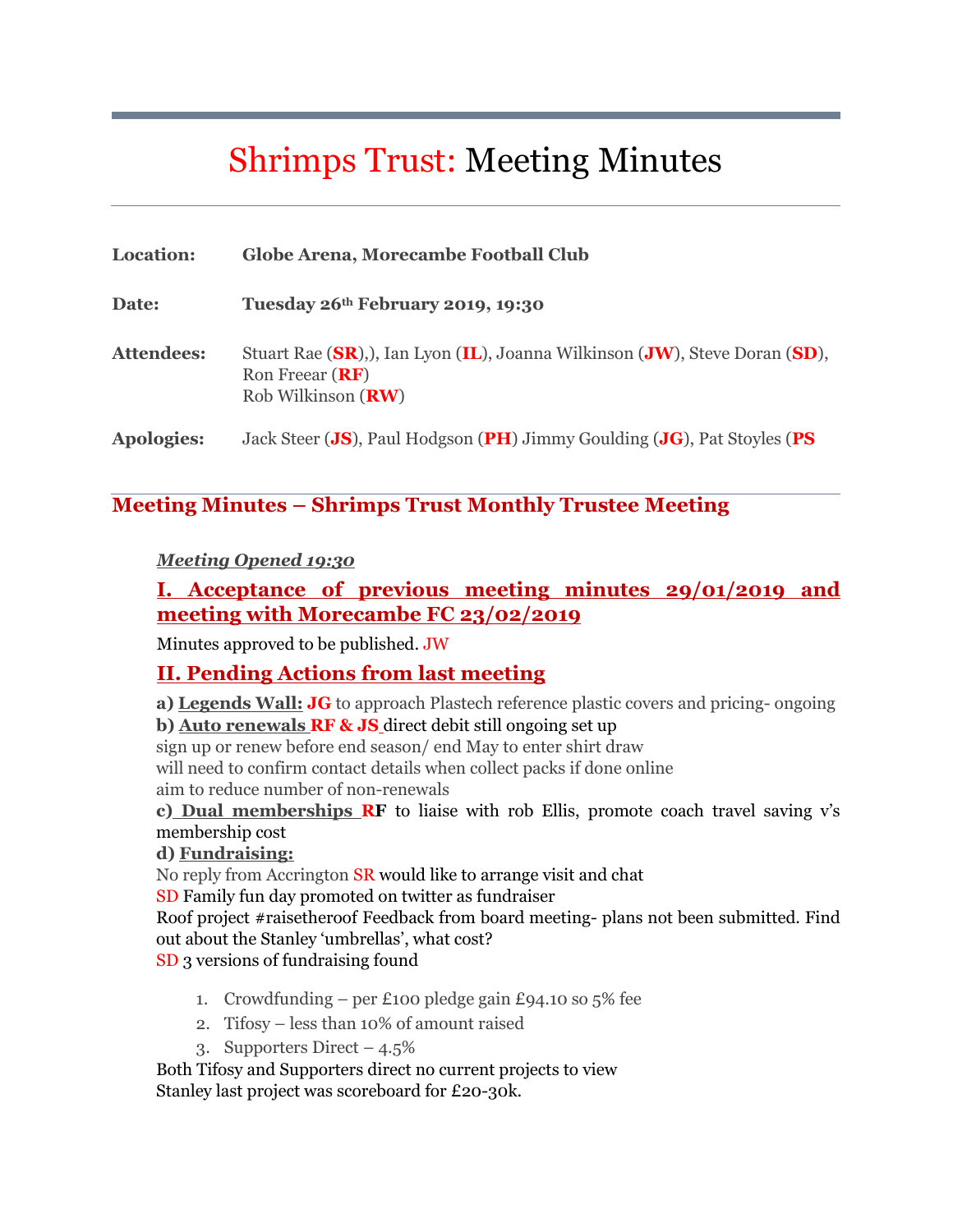Various ideas including rewards based- certificates, pin badges, photos & signed items, wall of thanks, headline sponsors, auction of items

SD to liaise with club on items available to donate

SR meeting with board 30<sup>th</sup> and 9<sup>th</sup> for members day. Also look at Rochdale online shop SD Quidco for money raising

**e**) Trustee for community sports Rob Ellis. Awaiting minutes from meeting to feedback. Awaiting owners to see if plan to acquire pitches, if not community sports looking to get grants with separate grants for reconditioning.

**f) Scouts:** PH to liaise with Janet Preston for free tickets and availability of groups

**g) Janet Preston no** contact. SR & SD to follow up. Has marquee been ordered and available for members day? Inflatable goal?

**h) Finance** RF shard JS finance reports.

Email to members reference monies raised into raise the roof project, return of 93% in favour

**I) disability charter** IL to continue

**j) Club centenary** IL to continue

#### **III. Membership Numbers & Benefits Update**

**a). Numbers:** current members = 401 (92 new). 84 not renewed from last year.

**b). Benefits: SD** New discount partner exclusive to members, Timpsons Lancaster and Morecambe, Max spileman Morecambe, Bay Framing- all promoted To pursue Johnsons/ dry cleaning

### **IV. Trust Finance Update**

**JS** (absent) provided full summary ahead of the meeting. Finances in a healthy position, showing £3000 in the surplus reserve which can be used on raise the roof project. **SR** Fans tournament projects £900

**SR/ RF** Merchandise to continue. Restock beanies, add baseball caps. Consider t shirts, polo shirts and phone covers

#### **V. Away travel/ coaches (RW)**

All agreed toilets wanted on coaches by most

Look to next year/ season for all away matches. RW/ JW quotes

Subsidised travel by sponsorship to consider

Coach committee to consider

Club agreed to open for any away matches required

Cancellation charges and terms to confirm with Kirkby. Terms including cancellation to decide upon by Trust.

Upfront payment to be progressed to online payments RF

Notts County 36 booked, agreed £14 and £16 cost. Macclesfield 2 coaches confirmed with more than 50 booked